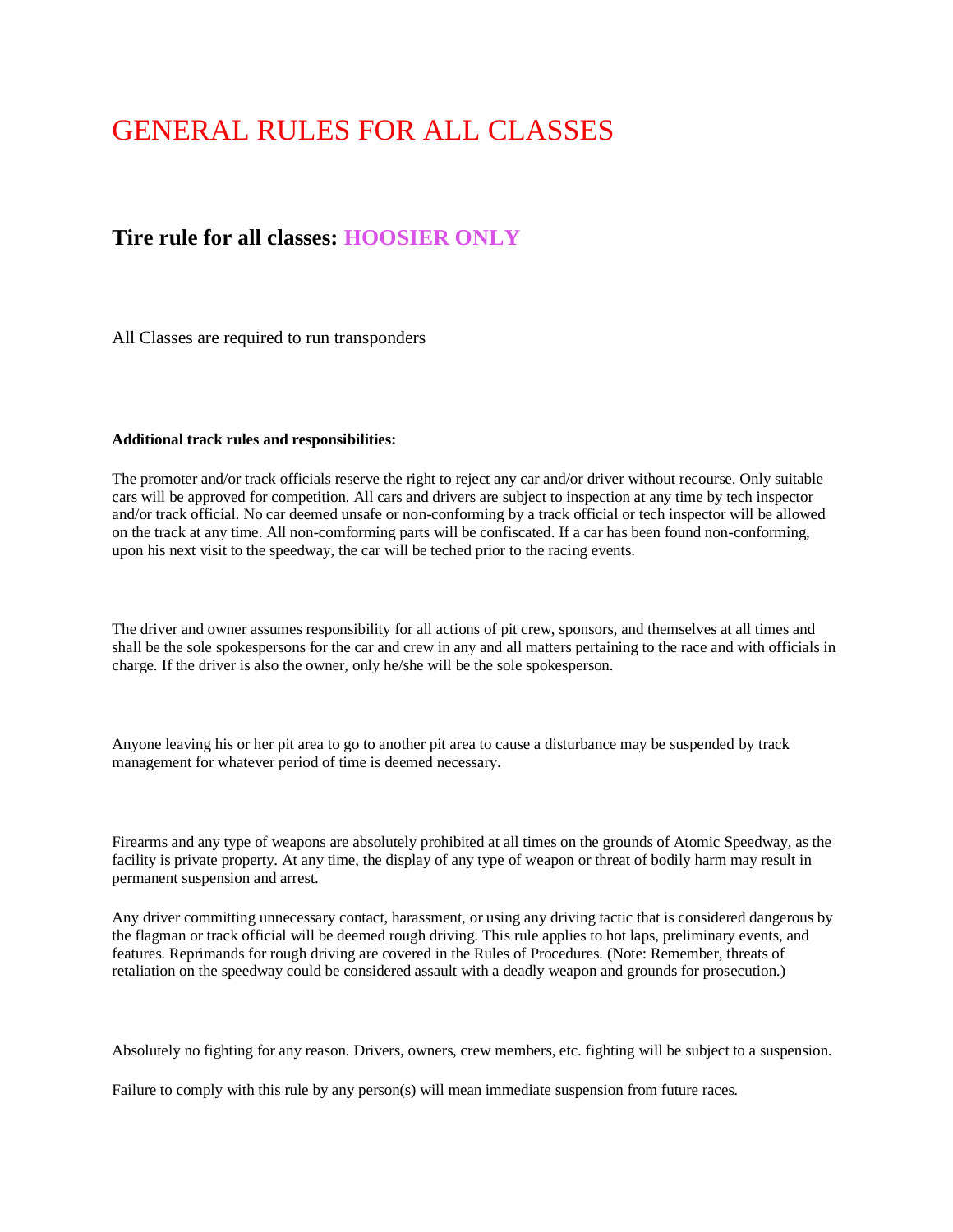No person signing into the pit area shall drink intoxicants and/or use narcotics during a racing event. Any driver or crew member who arrives at Atomic Speedway under the influence of intoxicants and/or narcotics will be denied participation in the events of that day. No exception to the rule. Atomic Speedway reserves the right to check teams' hauler, trailer, or race car for narcotics and/or intoxicants at any time. Any participant suspected of narcotic and/or intoxicant use may be subject to testing. Refusal of testing may result in expulsion or suspension from Atomic Speedway. Any injured competitor that was determined to be legally intoxicated will result in a denial of insurance benefits.

No driver, car owner, or crew member will have any claim for damages or expenses against the promoter or any track official by reasons of disqualification, damages to the car, or injuries to the driver. All parties agree that the track grounds are considered safe if they take part in the event. It is the duty of all drivers, car owners, and crew members to bring to the attention of track officials any unsafe equipment, practices, or any rules infraction of any car or driver. The driver further acknowledges that the driver is aware that auto racing involves risks and that by competing in an event, the driver assumes these risks with full awareness and knowledge

An approved racing helmet with goggles or face shield, flame retardant uniform with gloves (highly recommended), and competition quick-release harness with shoulder straps must be worn and be fastened at all times while on the track or in the pits. A full-face helmet is highly recommended (Snell 1995 Recommended).

Excessive speeding in the pit area will not be tolerated and will be subject to a fine.

All required emergency personnel and flagman must be present before hot laps or competition takes place on the track.

It is highly recommended that drivers are not to get out of their cars on the race track until safety crews arrive or unless there is an extreme emergency. Any driver that does so to argue or discuss the race with the officials will be scored last and may be disqualified for the night or suspended according to the decision of the officials.

No one is permitted on the race track unless authorized. Anyone who does so may be penalized from the pit area for a minimum of one week.

Owners of the ATV's are responsible for their use and all injuries that could occur. ATV's are not permitted in the grandstand area.

All teams will be responsible for the proper disposal of their used motor oil, grease, or any other lubricants, coolants, or substances that may be harmful to the environment.

All teams are responsible for their tires. Do not leave unwanted tires laying around and expect the track to clean up for you.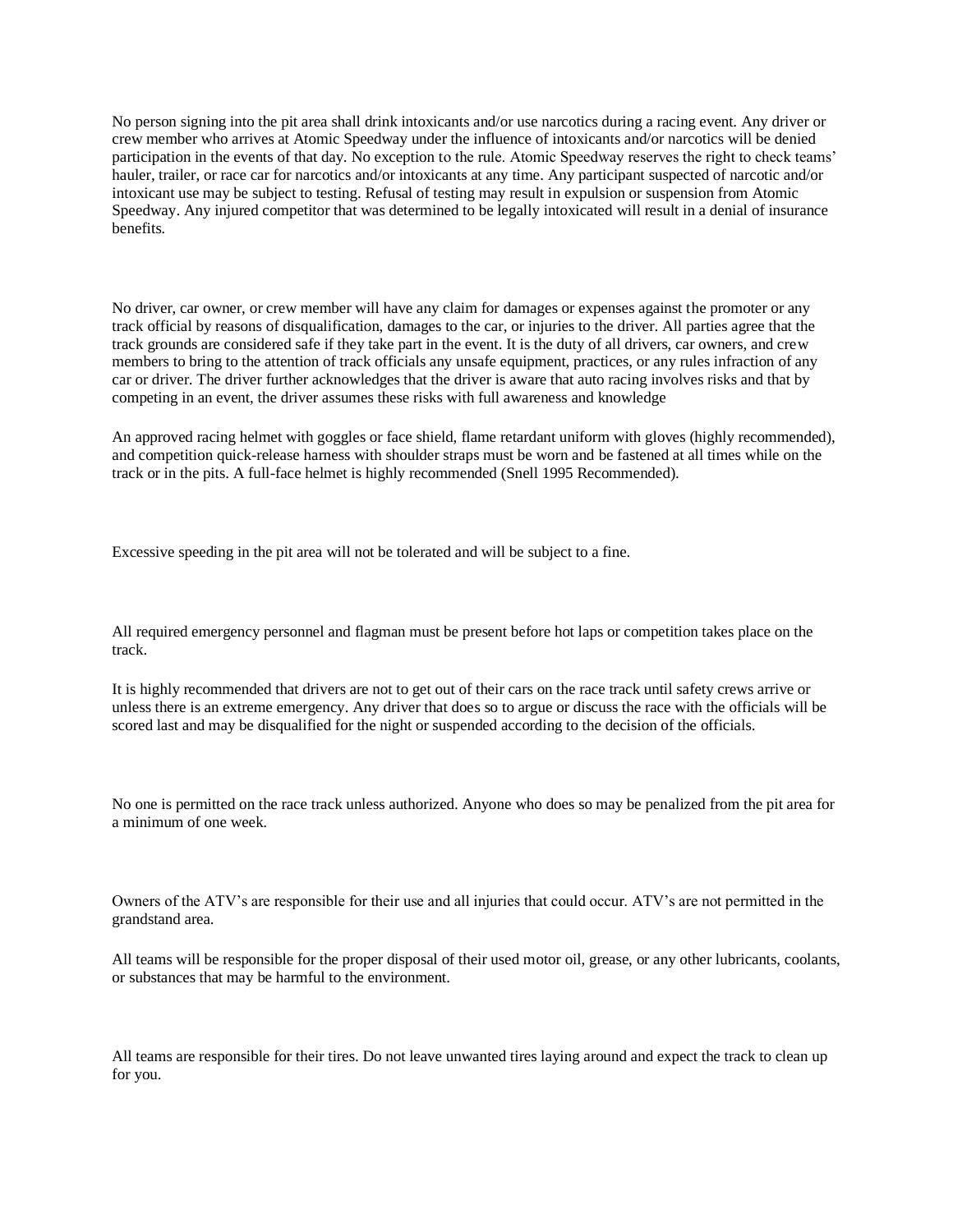#### INSPECTION:

All cars are subject to inspection by the tech inspector or track official at any time or any place. The tech inspector will enforce the rules of the appropriate division, and shall have the authority to deny a car permission to race based on his judgment of its condition relative to the rules.

A driver will have one week to make any necessary changes to get completely up to track specification. The exception to this will be safety specifications which will have no grace period.

It is your responsibility to know and understand the rules before you participate. Cars that do not pass inspection or those that do not meet minimum requirements set by the track and/or tech inspector will not be able to compete, no refunds will be given, and any points and monies earned that night will be forfeited.

#### DRIVERS MEETING:

Drivers meeting will precede hot laps. All drivers/owners are expected to attend the meeting to obtain the evening's announcements, rules changes, etc. Drivers who do not attend the drivers' meeting waive all rights to protest. Listen to the p.a. announcement and check the pit board for race event procedures.

Please note: Drivers must be signed in by the time the driver's meeting start or they cannot receive show up points for that night.

### HOT LAPS:

Hot laps will be approximately 30-60 minutes before the first event of the evening.

### LENGTH OF EVENTS:

Heats: Sprints, Late Models, Modifieds - 8 laps, All Others - 6 laps

Consy: 12 laps, or at the discretion of the flagman or track officials

Features: Sprints and Late Models - 25 laps, Modifieds - 20 laps, Racesaver 305 and Sport Mods - 15 laps,

#### TIME LIMITS:

Time and lap limits will be in effect for all classes. The limits are: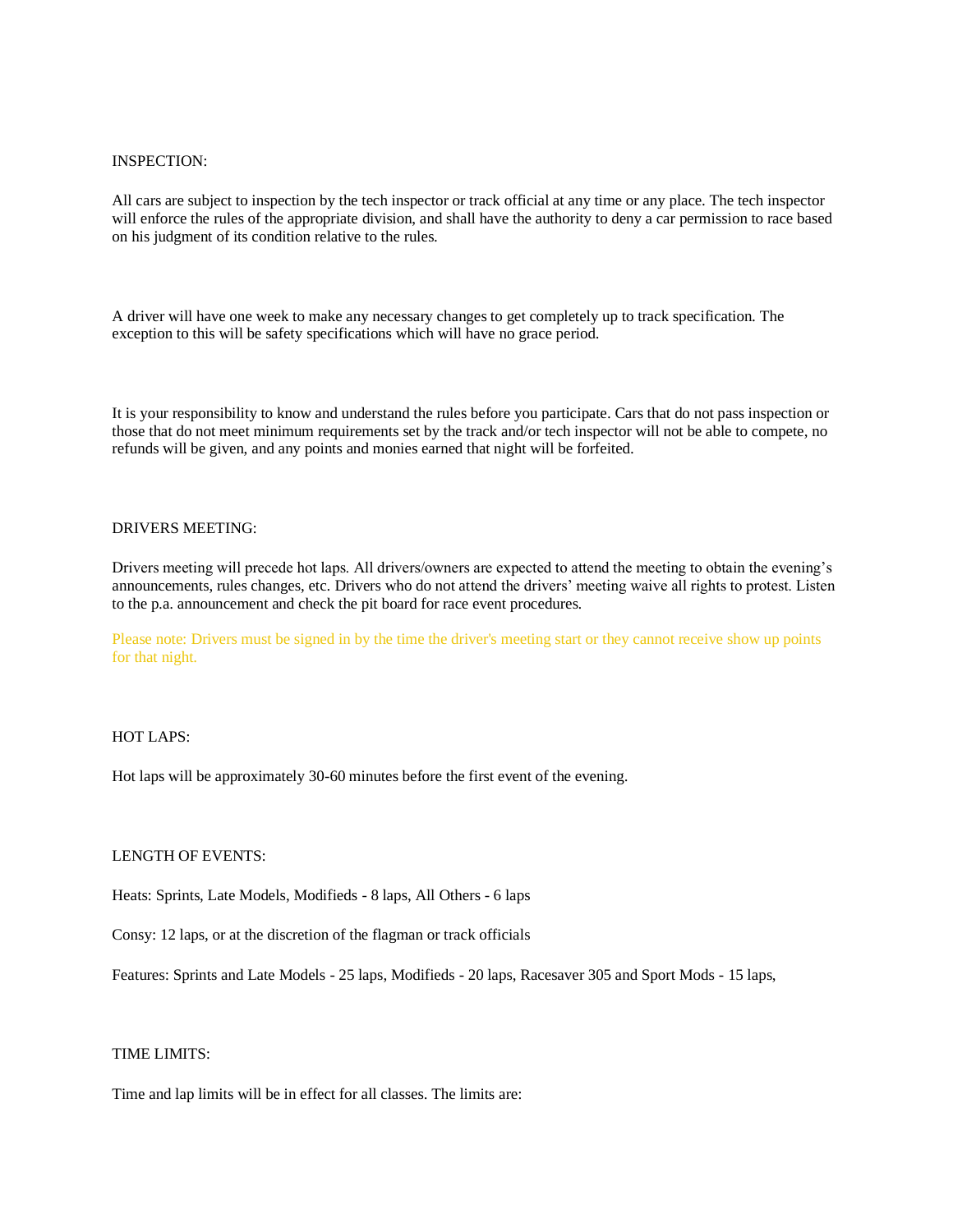8 Laps / 10 minutes 10 Laps / 12 minutes 12 Laps / 15 minutes 15 Laps / 20 minutes 20 Laps / 25 minutes 25 Laps / 30 minutes

#### LINE-UP PROCEDURES:

All classes will need a car representative to draw a pill for qualifying order and heat race line-ups. The car must be in the pits when the pill is drawn. Pill cut off will be immediately following drivers meeting. Once a division's lineup is made, no more pills will be drawn in that division. Any car(s) not pulling a pill will start at the rear of the heats in a first come, first served manner. If a car(s) misses the heat races, he or she will start at the tail of the consy or feature in a first come, first served manner.

Line-ups will be posted on the pit board. Please line yourself up for your event. Cars will enter the line-up area as directed by the line-up officials. Cars should enter the speedway at a slow and steady pace double file so that we can go green the next lap.

#### STARTING THE RACE:

All original starts in turn four at the orange poles or chalk line. The race is officially started when the flagman waves the green flag. Any car(s) involved in a spin or accident before the green flag or before the completion of lap one will go to the rear. All single file restarts will begin at the cone on the frontstretch. Any car(s) that stops on the track will also go to the tail (this rule applies to Sprint classes ONLY, all other classes we utilize judgement calls). Cars passing before the green is displayed will be penalized two positions for each car jumped. If the caution is displayed after the infraction, you will be penalized then. If the race goes green the rest of the way, the finish will be adjusted accordingly.

Any driver jumping the start (or restart) will be warned. A second occurrence will result in the driver being moved to the tail.

Alternate car(s) may be added to the feature field if the initial green flag has not been waved. No car(s) will be added to the feature field once the green flag is waved.

To receive any monetary awards you must take the green flag for that race. In other words you will not be paid simply because you qualified for a race.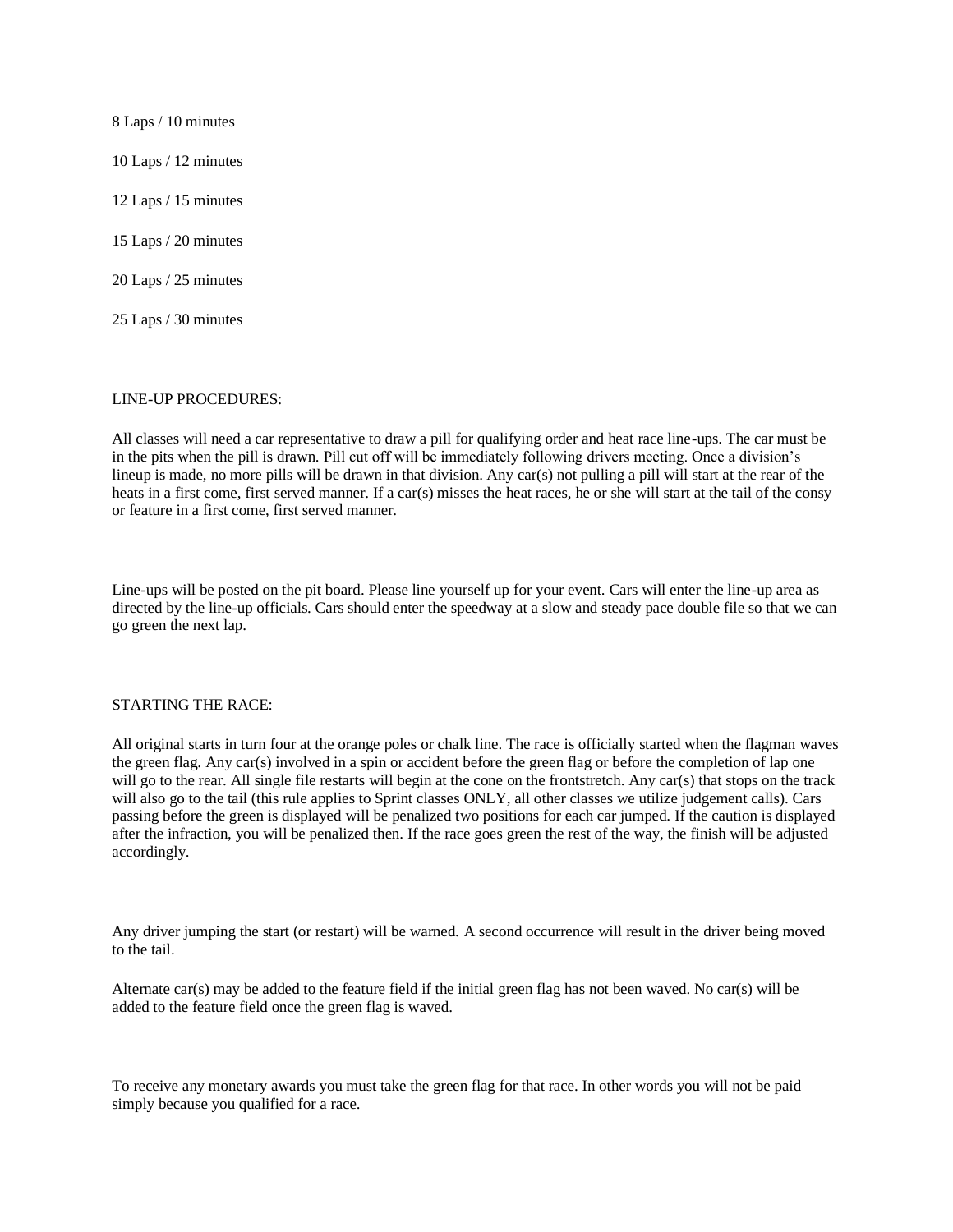#### MEANING OF THE FLAGS:

Green flag: The race officially begins or signals a restart after a caution or red flag period.

Yellow flag: Drivers must reduce speed and maintain position.

Red flag: Slow immediately and come to a complete stop.

Black flag: Disqualification/consultation, driver must proceed to the pits immediately!

Blue flag: Leaders approaching, slower car is to give lapping car consideration.

White flag: One lap remaining in the event.

Checkered flag: Race is officially complete, race leader is declared the winner.

#### RACE SCORING:

All scoring will be done at the start/finish line. Results and decisions will be made by scorers and/or track officials. No videos, pictures, etc. will be used to make rulings.

#### LAP DEFINITION:

A lap is considered a lap when the leader has passed the flag stand. Once the yellow or red light is displayed, all scoring stops. Do not race back to the flag stand. The remainder of the field will be filled in from the last completed lap.

Cars will fall back behind the car they were racing behind. Lapped cars will align themselves at the tail of the field.

### RED FLAG/YELLOW FLAG:

When the yellow or red lights are displayed, all scoring stops. Do not race back to the flag stand. Under red flag conditions, all drivers must stop as quickly and safely as possible. Do not drive through the accident scene! Emergency and pit entrances of the track cannot be blocked. Emergency personnel need to get to the accident scene as quickly as possible.

Red flag conditions, closed red - clean-up time will be minimal. No one is permitted on the track. Drivers are to remain in their cars.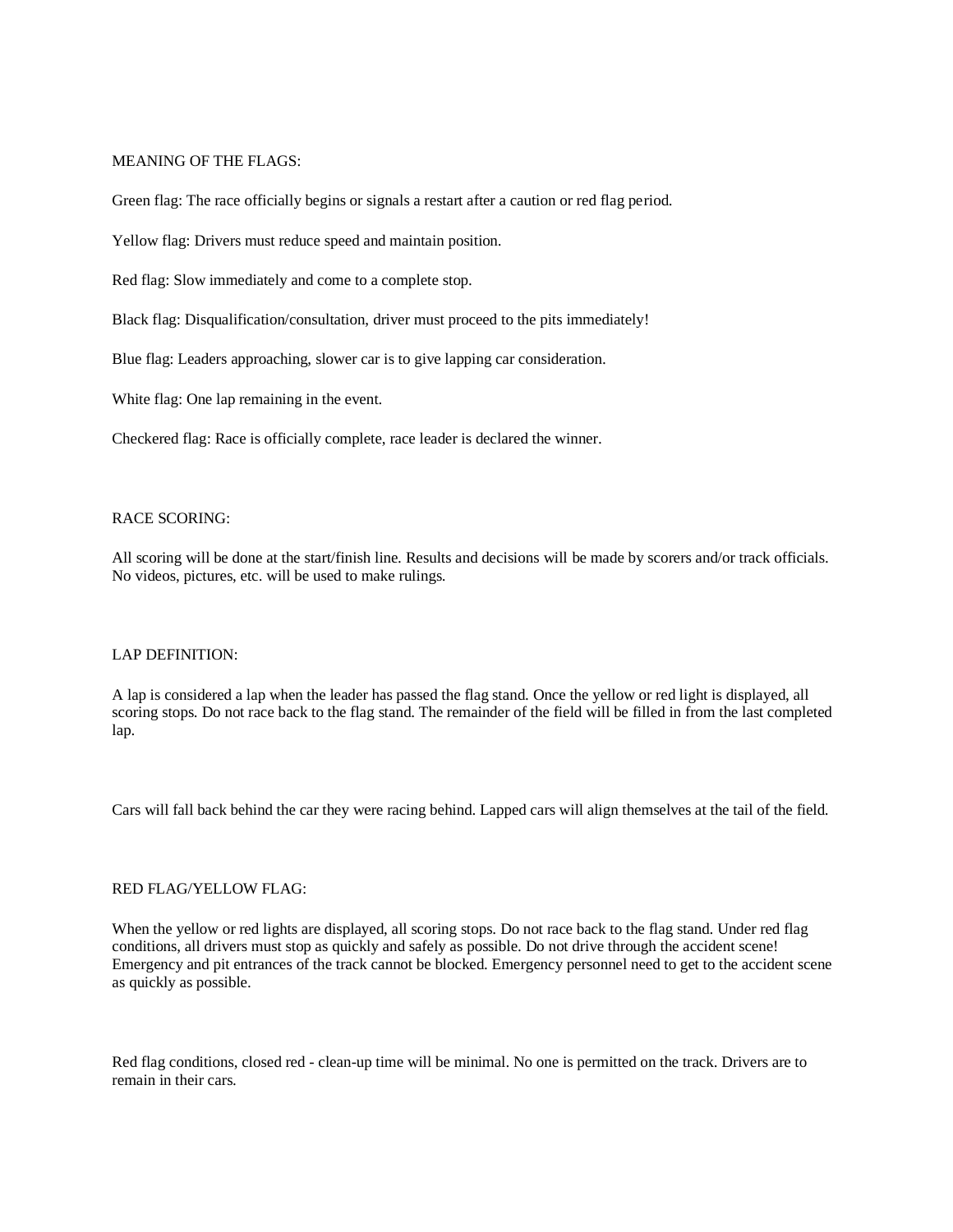Open red - clean-up time is expected to be longer. Cars will be pushed to turns three and four. Drivers may exit their cars when safety permits, but are to remain in the general area of their cars. Three crew members per team will be allowed on the track.

During a red flag stop, any car brought into the pit area will be disqualified from the race in progress.

Tire(s) may be changed only during a red flag stop in the A-Main. However, you will restart from the tail. During sanctioning events the sanctioning organization's rules will apply.

Drivers involved in red flag accidents are to be evaluated EMS personnel. This is for the welfare and safety of all drivers involved.

#### STOPPING ON THE TRACK:

If a driver's car comes to a stop at any time on the track, the said driver will go to the rear. Exception: If a driver is spun and deemed to be intentional they will retain their spot.

If a driver has been stopped by an official or if driver stops by an official for safety reasons (loose seat belts, debris on track, etc.), driver will retain their position. Exception: If a driver stops prior to the start of an event before the flagman gives the one to go signal or before the yellow light has been turned off, said driver will retain starting position.

JUDGEMENT CALLS will not be made by track officials or staff.

RESTARTS: All restarts will be single-file at the cone on the frontstretch. Drivers must stay in single file order, strictly nose to tail and may not pass until they pass the cone. Cars passing before the green is displayed will be penalized two positions for each car jumped. If the caution is displayed after the infraction, driver will be penalized then. If the race goes non-stop without another caution, the finish will be adjusted accordingly.

# EXITING THE TRACK:

If more than one car exits the race on the same lap, their finish will be determined by their last completed lap.

BLACK FLAG/DISQUALIFICATIONS: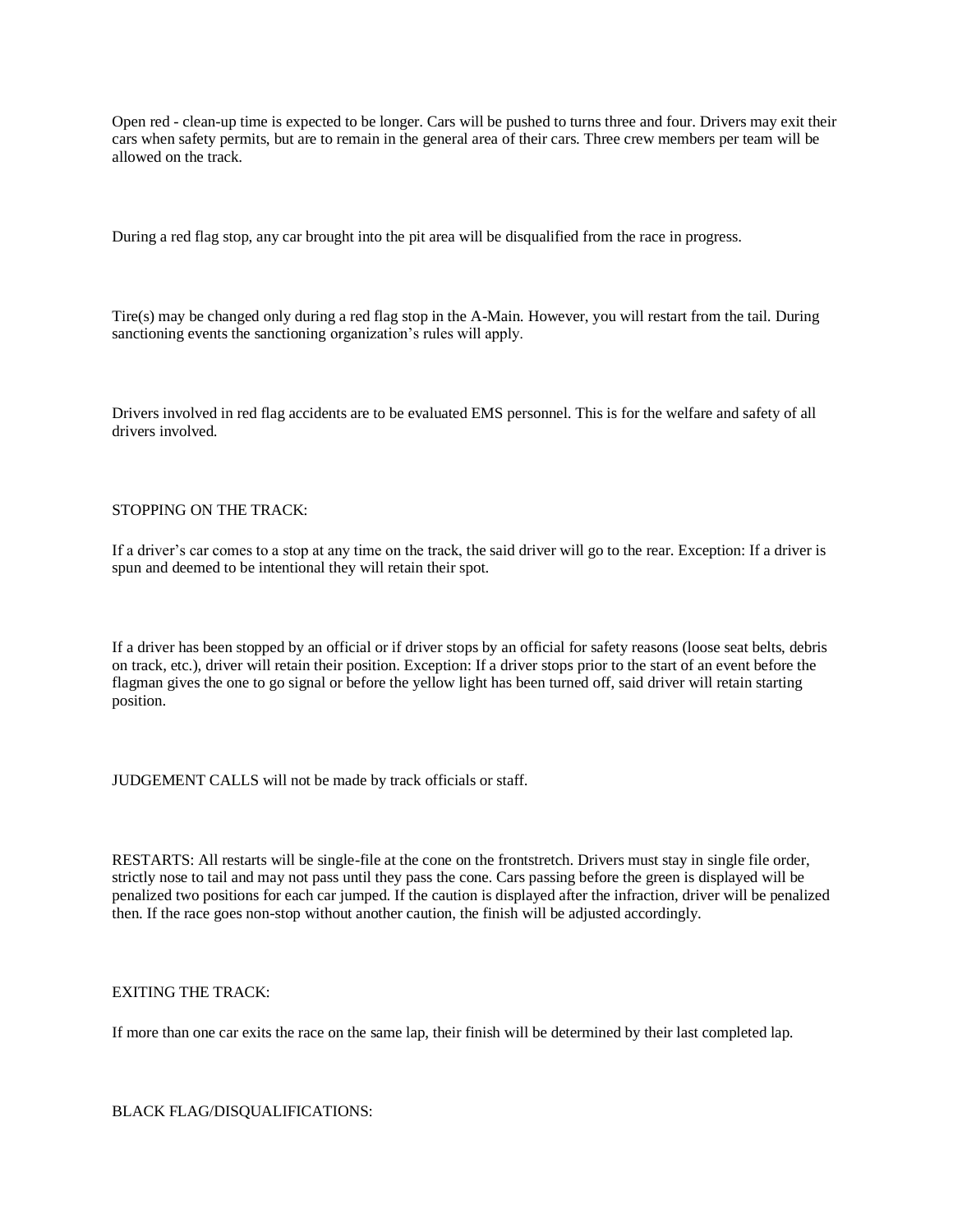1) Cars black-flagged for blatant behavior such as rough driving, failure to obey officials, deliberately trying to stop the event, etc. will be disqualified and will receive no points or pay for that race. These above infractions will not be tolerated at any time, no exception.

2) A driver involved in two cautions in a heat race, two cautions in a consy, or two cautions in a feature will be black-flagged for the event.

3) Any car(s) not maintaining a safe speed or judged unsafe by the flagman or official is cause for being blackflagged for that event.

#### WEIGH-IN:

The top 3 Late Model, UMP Modifieds in the heat and feature must weigh. Only the cars that transfer to the feature must weigh after the consy. Cars that are towed off the track and cars that did not finish the event will not be forced to weigh in any division. Minimum weight for Late Models is 2300lbs, Modifieds is 2400lbs, Sport Mods 2500lbs with driver. There will be no weight tolerances.

#### RACE/SCORING PROTESTS:

No participant shall subject a scorer or any track official to verbal or physical abuse or improper language at any time. The driver/owner assumes responsibility for the actions of their crew and themselves.

Only the driver or car owner as designated pit registration form may file a scoring or race protest. All protests will be filed with the race director. The driver or car owner will have five minutes after the results have been posted to file a protest. Any driver, owner, or pit crew member entering the scoring tower or flag stand will be suspended for a minimum of one week and may disqualify the car and/or driver for a minimum of one week of racing, at the discretion of Atomic Speedway.

All disputes will be settled after the completion of the racing program, unless the matter can be handled accordingly.

The dispute will be handled in a professional way. The driver and/or car owner should present himself in a positive manner- one that is acceptable by those he or she represents, and those who are nearby. At no time will drivers and/or owners be permitted to discuss race or scoring protests or disputes in the grandstand area.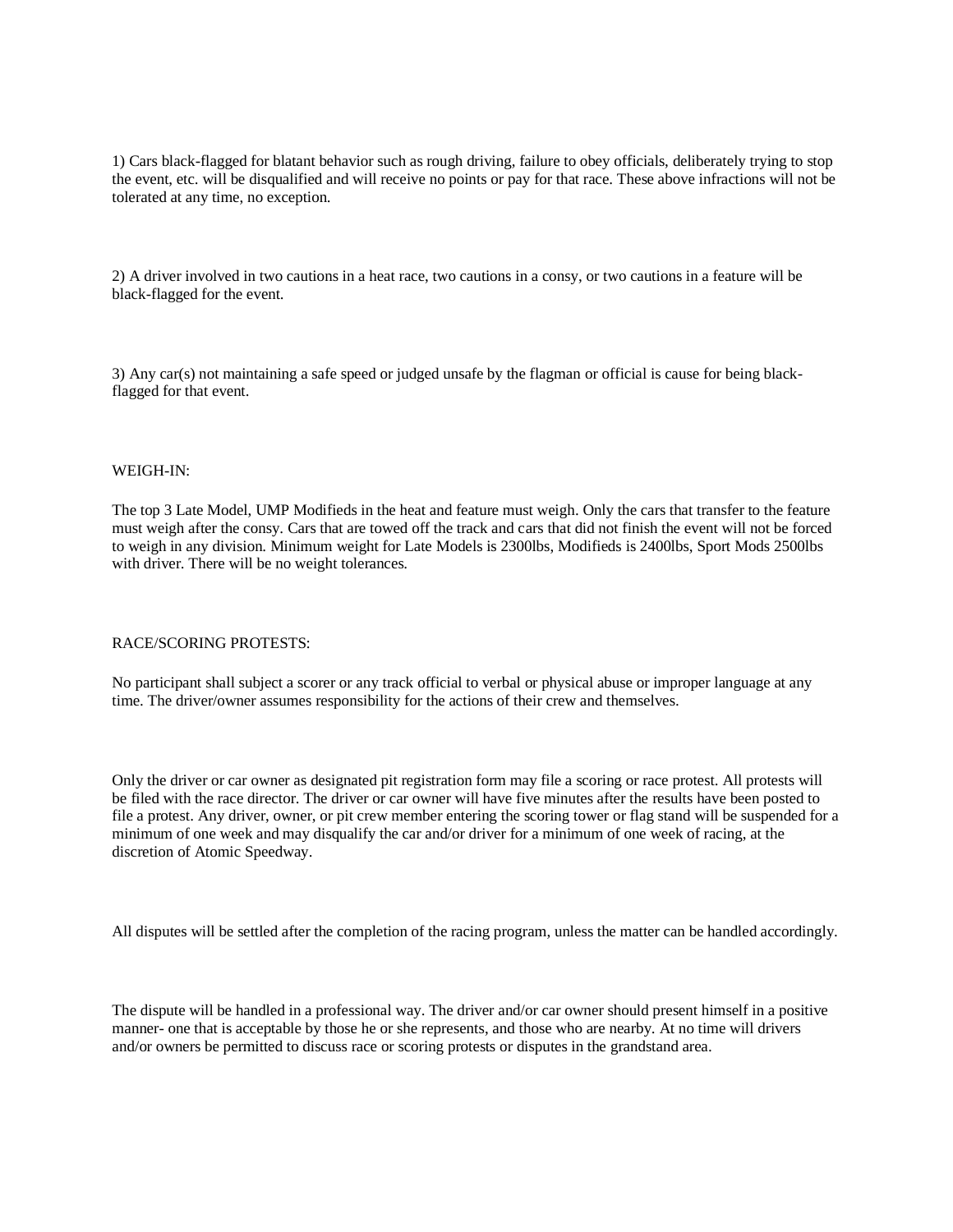The promoter, flagman, and track officials will enforce the rules of procedures and conduct, and determine sanctions.

# FINALITY OF DECISIONS AND INTERPRETATIONS AND COVENANT NOT TO SUE:

The decisions of Atomic Speedway officials or promoter at an event, including the interpretation and application of rules and the scoring of positions, shall be FINAL, BINDING, and NON-APPEALABLE, except in the case of a suspension or fine, which is further explained in the SUSPENSIONS/FINES & APPEALS category.

All participants, as a condition of participating in an event, agree that ALL decisions of officials or the promoter, regarding the interpretation and application of the rules, and the scoring of positions, shall be NON-LITIGABLE. All participants further covenant and agree that they will NOT initiate any of legal action against Atomic Speedway, the promoter, and officials to challenge such decision, to seek monetary damages, to seek injunctive relief, or to seek any kind of legal remedy. If a participant pursues any such legal action, which violates this provision, then the participant and/or owner expressly agrees to reimburse Atomic Speedway for ALL of its

# ATTORNEY FEES and COSTS IN DEFENDING AGAINST SUCH LEGAL ACTION.

# SUSPENSIONS/FINES & APPEALS PROCESS:

Atomic Speedway will determine any and all suspensions/fines that are covered in the rules and procedures and any violation that may come up during the year. Atomic Speedway will make judgement on the sanctions and violator(s) will be sent official notice by a certified letter, return receipt requested.

The violator(s) will have the opportunity to appeal his or her sanction and must do so in writing accompanied by any relevant documentation within three days of being notified of the violation. Atomic Speedway then will set a date and time for the hearing. The violator will present his case to Atomic Speedway. Following the appeal hearing with the violator, Atomic Speedway will conduct further follow-ups, meetings, hearings, etc. with any other necessary party. Judgement then will be rendered to the violator by a certified letter, return receipt

# RAIN OUTS/CANCELLATIONS/UNCOMPLETED EVENTS:

Track officials may cancel a race if dangerous or unsafe conditions arise. If the race is called because of an accident or weather, the payoff will be based on the last completed green flag lap. All cars involved in the final caution will be scored at the end of the last completed lap. For the race to be considered official, at least 50% of the scheduled number of laps must have been completed.